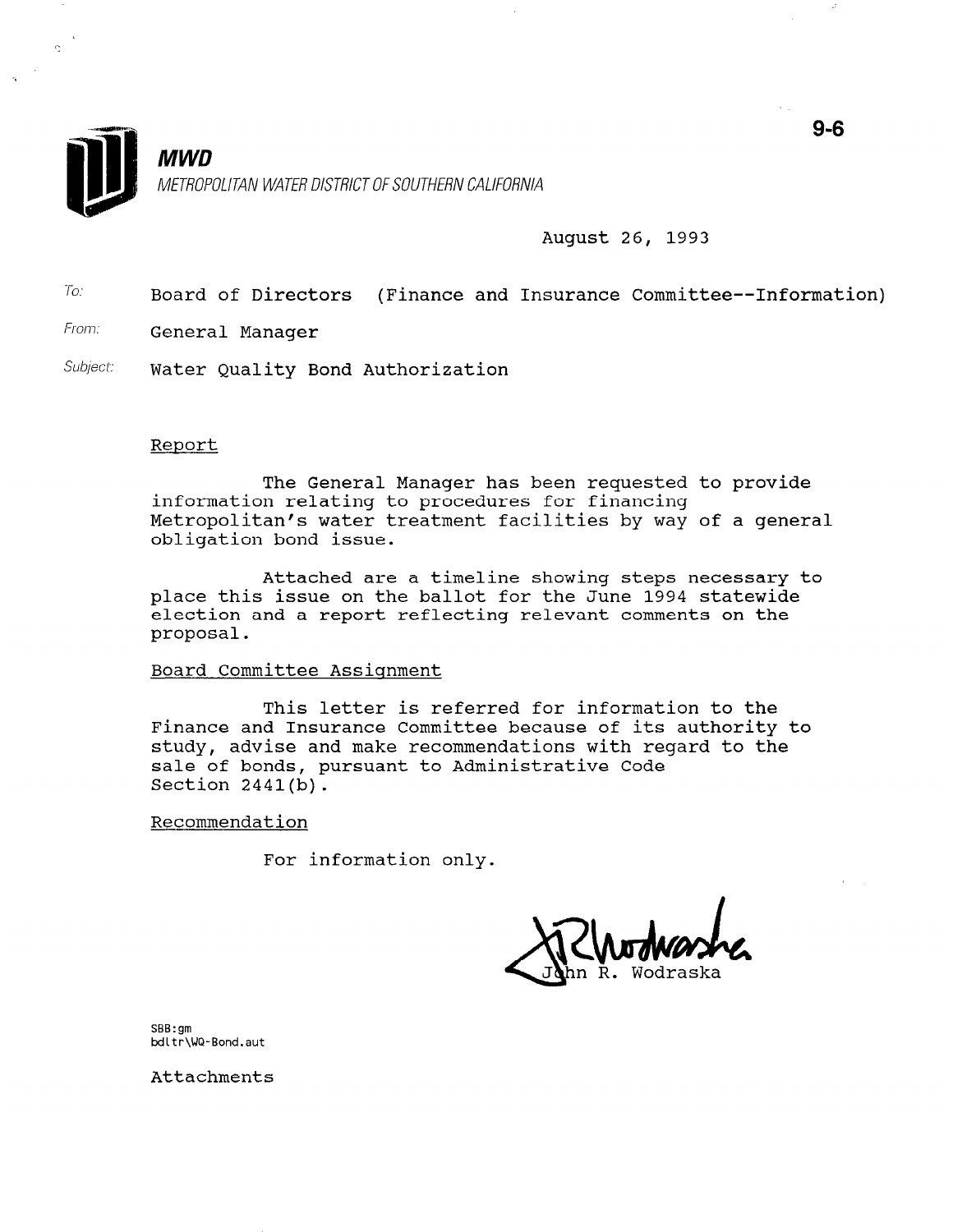

August 26, 1993

To: Board of Directors

From: **General Counsel** 

Subject: Legal Issues Related to a New General Obligation Bond Authorization

#### Report

The Metropolitan Water District Act (Act), Sections 200 through 216, provides for the authorization of general obligation bonds through a vote of the people within the District and specifies the election procedure. An amendment to article XIIIA of the state Constitution approved in 1986 permits property tax support for general obligation bonds for the acquisition or improvement of real property approved on or after July 1, 1978 by two-thirds of the votes cast by the voters voting on the proposition. Thus, a bond proposition for the purpose of improving water quality through the acquisition or improvement of real property approved by the requisite two-thirds majority would provide the District with authority to incur additional general obligation debt.

#### Election Requirements

Section 200 of the Act enables the Board to call a special election for the purpose of submitting a bond proposition to the electorate. To do so the Board must adopt broposition to the electorate. I

"determines that the interests of the district and the public interest or necessity demand the che public interest or necessity demand the<br>completion, construction or completion of any acquisition, construction or completion of any public improvement or works of the district, or the payment of the funds for any part of the capital costs of any public improvements or works of this state from which service is to be provided to the district, or the incurring of any preliminary expenses, or any combination of such purposes, necessary or convenient to carry out the objects or purposes of the district, the cost of which will be too great to be paid out of the ordinary annual income and revenue of the district  $\ldots$ ."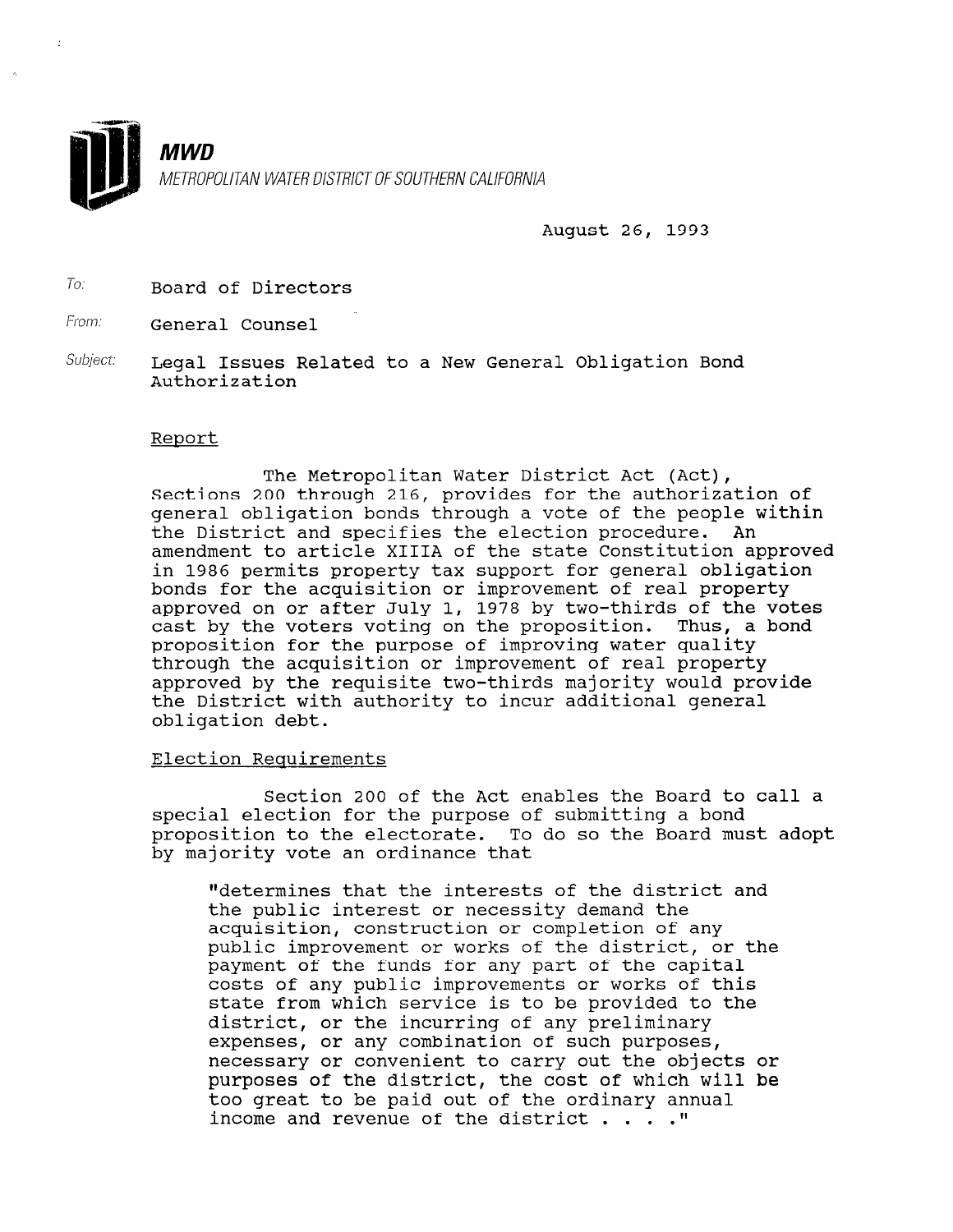#### Board of Directors -2- August 26, 1993

 $\hat{\boldsymbol{\theta}}$ 

Pursuant to Section 201 of the Act, at the time the Board calls the election, it will be necessary for the Board to approve an estimate outlining in broad and general terms the objects and purposes for which the bond proceeds are intended to be used, the amounts estimated to be needed for such purposes, the principal amount of the authorization, and the maximum interest rate payable on the bonds, which shall not exceed seven percent unless the Board determines by a two-thirds vote that a higher rate is required in order to obtain the needed funds. These elements should be furnished to the Board by the General Manager. This information, which must be recited in the ordinance, is necessary in order to advise the voters of the purposes for which the bond proceeds may be utilized and the debt service that may be incurred.

The ordinance must be published at least 10 days before the election, pursuant to Section 212 of the Act.

It also is necessary to adopt a resolution requesting the Boards of Supervisors of Los Angeles, Orange, Riverside, San Bernardino, San Diego, and Ventura Counties to order the consolidation of Metropolitan's special bond election with the statewide general election to be held June 7, 1994. It would probably also be desirable in that resolution to designate a specific letter such as W or Q for the ballot proposition identification and uniformity throughout the six counties.

The request for a consolidated election must be filed 88 days prior to the election and, therefore, not later than March 11, 1994.

Section 214 of the Act provides that the Board may designate individuals to file with the Secretary of the Board an argument in favor of the proposition and that any member of the Board or other voter or voters of the District may file an argument against the proposition with the Secretary. file an argument against the proposition with the Secretary.<br>The Secretary is required to select the arguments for and The secretary is required to serect the arguments for dydinst the proposition considered to best express the respective views of the proponents and opponents. '<br>arguments will be included with each sample ballot.

Ballot arguments must be filed pursuant to the Act ballot arguments must be lifed pursuant to the Ad at least 55 days prior to the election. If the Board elects to proceed with this matter, we will verify with the county registrars of the six counties whether this deadline would be timely with their county.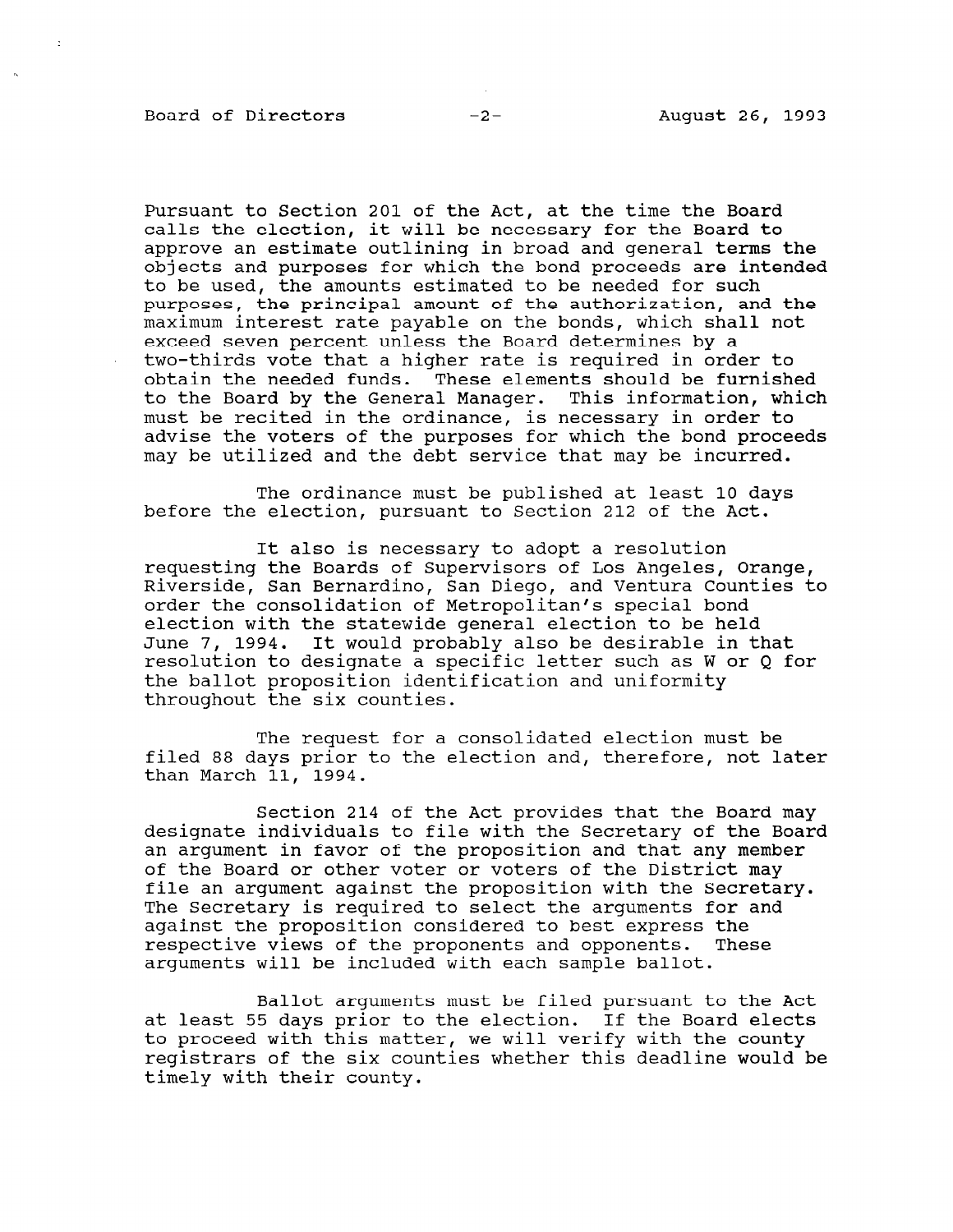#### Board of Directors -3- August 26, 1993

 $\bar{\star}$ 

#### Voter Approval Requirements

As discussed above, authorization of general obligation bonds presently requires the approval of twothirds of the voters voting on the ballot measure. Several proposed constitutional amendments which would lower the voter approval requirement for various types of general obligation bonds to three-fifths (60%) or a simple majority are pending before the Legislature. Another such amendment (ACA 6) was approved by the Legislature in 1992 and will be before the voters on the November 1993 ballot.

ACA 6 provides for approval of general obligation bonds for financing of school facilities by a simple majority of the voters. It will become law if approved by a majority of the voters voting on the constitutional amendment in November. Proposals for similar constitutional amendments which could lower the voter approval requirement with respect to the District's bonds are largely on hold while their authors wait and see what the voters decide with respect to ACA 6.

These constitutional amendments are proposed because, in the current economic climate, the State and its local government agencies are badly in need of financing for facilities for a variety of purposes. Ceneral obligation bonds provide a means of financing those facilities through a voter-approved increase in property taxes for the specific purpose identified in the bond proposition, subject to the difficulty of obtaining voter approval. Any decrease in the percentage required for voter approval increases the possibility of a bond measure's success.

Any general obligation bond proposition from the District is likely to be one of many bond proposals on the ballot. Competition with other state and local bond issues for voter attention and approval could impact the District's ability to obtain the necessary percentage of positive votes. Unlike other local agencies, the District will be required to submit its bond measure to the voters in a number of submit its bond measure to the voters in a number of<br>communities causes its six-county service area. Whether ar communities across its six-county service area. Whether or not a constitutional amendment results in lowering the not a constitutional amendment results in lowering the necessary percentage, no assurance can be given that youe approval of a general obligation bond proposition will be obtained.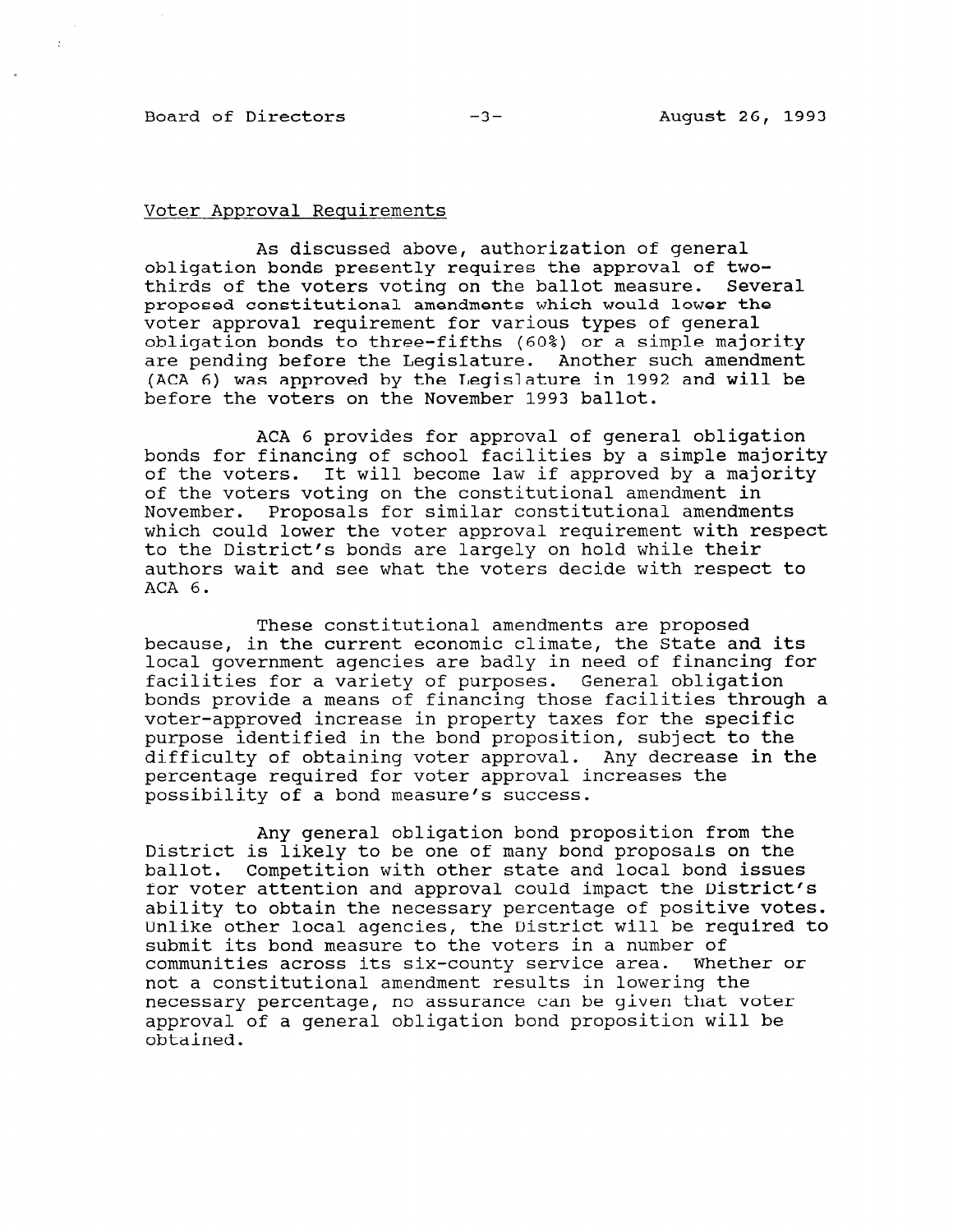Board of Directors -4- August 26, 1993

 $\mathcal{L}$ 

### CEQA Compliance

The submittal of proposals to a vote of the people is not a "project" under CEQA. Placing the bond measure on the ballot will not, in and of itself, commit the District to undertake particular projects having physical environmental effects and compliance with CEQA will not be required.

#### Use of District Funds

Public funds may not be expended to influence the public in voting on a ballot measure. However, the District is statutorily authorized to expend funds to inform the public regarding its activities and to disseminate information concerning its rights and properties. A public information program to provide information to the public in an even-handed manner respecting a ballot measure and respond to anticipated questions on the ballot measure is anticipated to cost approximately \$250,000.

An organization formed by parties interested in the passage of a bond issue but not directly or indirectly supported by District funds could actively campaign in favor of the proposition. The cost of a campaign mounted by such an organization for ninety days is estimated at about \$3 million, not including approximately \$500,000 for outside polling services.

When the District initiates the dissemination of information, the District and its representatives must present the facts concerning the measure fully and fairly. A fair presentation of the facts includes information on all consequences of the measure. The District may not give a selective presentation which focuses only on the facts it deems favorable to its position.

Information can be distributed to the general public in any form, including, for example, pamphlets, news releases, letters, films or through personal appearances of District representatives. It is also proper for the District to publicize that these materials and speakers are available<br>to publicize that these materials and speakers are available to publicize that these materials and speakers are available for various topics, including the topics covered by a ballot measure.

The District is less restricted with regard to the presentation of information of information where it responses to an inquiry  $\epsilon$  in  $\epsilon$  and  $\epsilon$  and  $\epsilon$  and  $\epsilon$  and  $\epsilon$  and  $\epsilon$  and  $\epsilon$  and  $\epsilon$  and  $\epsilon$  and  $\epsilon$  and  $\epsilon$  and  $\epsilon$  and  $\epsilon$  and  $\epsilon$  and  $\epsilon$  and  $\epsilon$ presentation of information where it responds to an inquiry about a ballot measure than when it initiates informational activities. In responding to requests, the District is not<br>obligated to provide a complete presentation of all the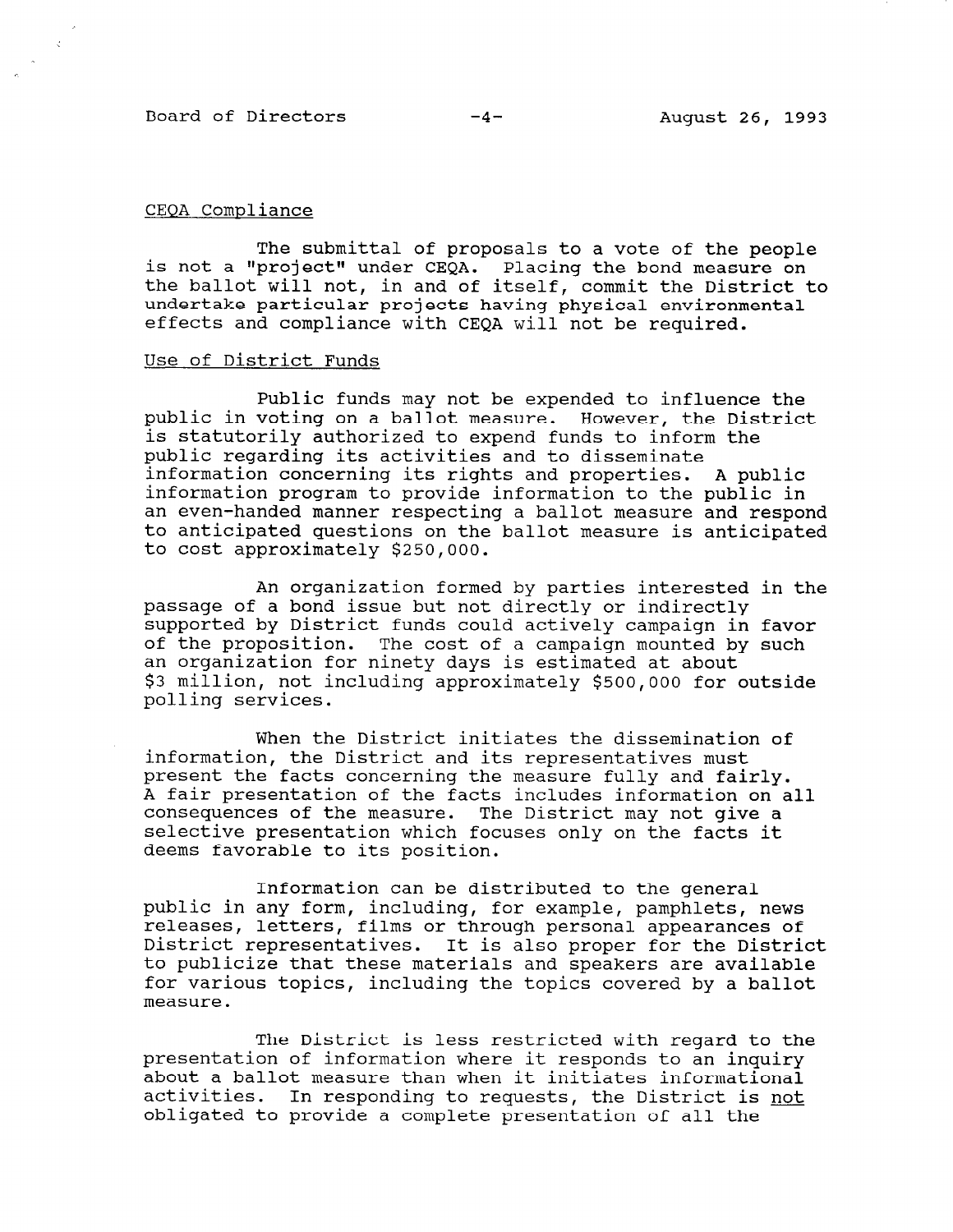Board of Directors -5- August 26, 1993

consequences of the measure, but can simply provide the requested information. The District may state its position and all the reasons it believes that position is sound. However, the District cannot urge others to adopt the District's position on the ballot measure or tell people how they should vote.

The previously discussed limitations relate onlv to activities involving the direct or indirect expenditure of District funds. Where no District funds are involved, neither directors nor staff members are restricted in their activities relating to a ballot measure. Thus, if directors or other District representatives are invited to discuss a ballot measure solely in their personal capacities and at their own expense, they are not limited by the above rules. But if the District is financially sponsoring an activity of an employee or director, that person will be deemed to be acting as a representative of the District and is subject to the limitations discussed above.

In addition to District liability for the improper expenditure of District funds, public officials with authority to direct the expenditure of public funds can be held personally liable for amounts found to be illegally spent if they fail to exercise due care in permitting the expenditure.

#### Board Committee Assiqnment

This letter is referred for information to the Finance and Insurance Committee because of its authority to study, advise and make recommendations with regard to the sale of bonds, pursuant to Administrative Code Section 2441(b).

Recommendation

For information only.

 $N.$  Gregory Taylor

bb:9M